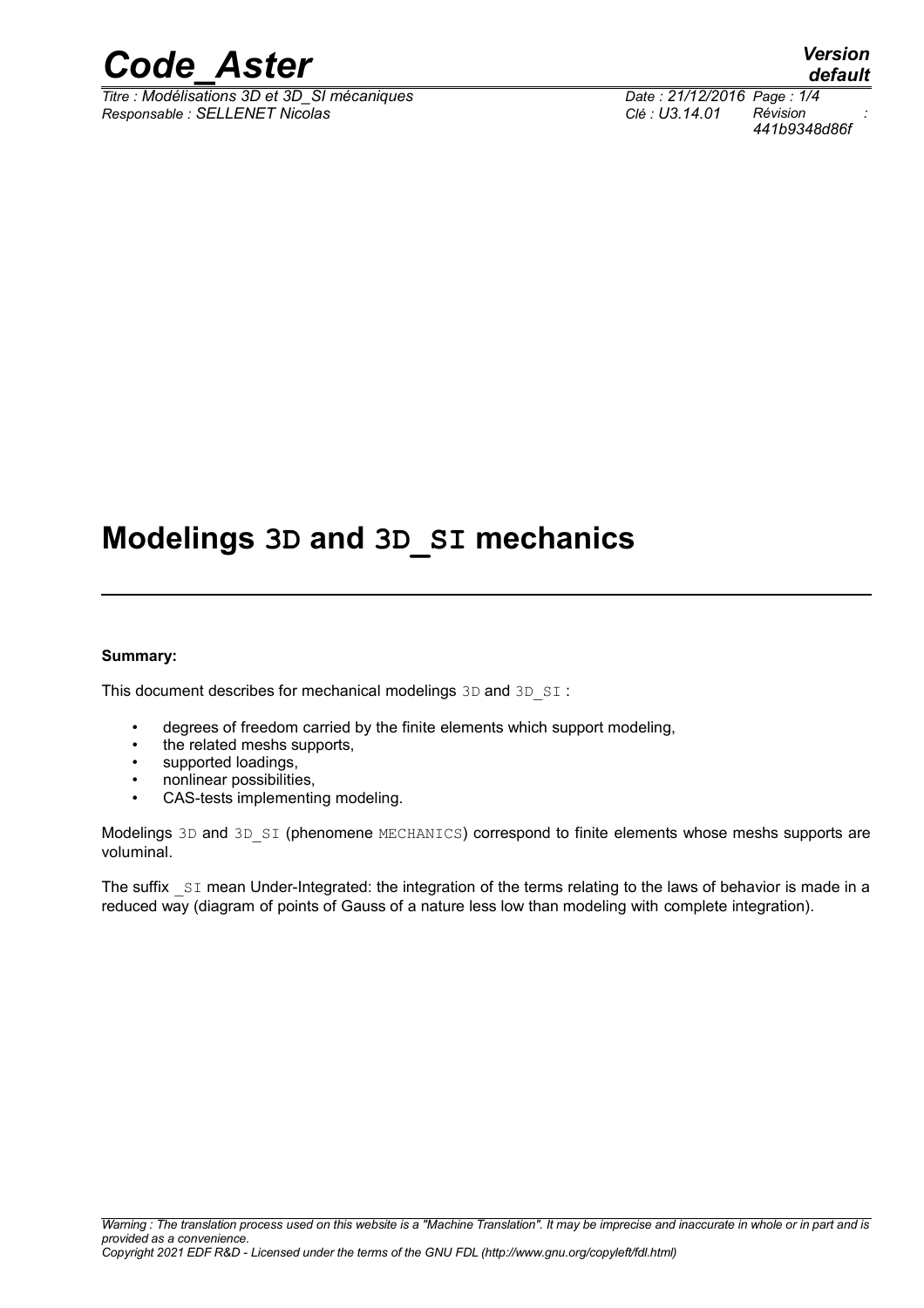# *Code\_Aster Version*

 $\overline{T}$ itre : Modélisations 3D et 3D SI mécaniques *Responsable : SELLENET Nicolas Clé : U3.14.01 Révision :*

*441b9348d86f*

#### **1 Discretization**

#### **1.1 Degrees of freedom**

| <b>Modeling</b> | Degrees of freedom<br>(with each node top)                                                         |
|-----------------|----------------------------------------------------------------------------------------------------|
| 3D, 3D SI       | DX: following displacement $X$<br>DY: following displacement $Y$<br>DZ: following displacement $Z$ |

#### **1.2 Mesh support of the matrices of rigidity**

The meshs support of the finite elements can be tetrahedrons, pyramids, prisms or hexahedrons. The elements are isoparametric.

| <b>Modeling</b> | <b>Mesh</b> | Interpolation    | <b>Remarks</b>             |
|-----------------|-------------|------------------|----------------------------|
| 3D              | TETRA4      | Linear           |                            |
| 3D              | TETRA10     | Quadratic        |                            |
| 3D SI           | TETRA10     | Quadratic        | reduced integration        |
| 3D              | PYRAM5      | Linear           |                            |
| 3D              | PYRAM13     | Quadratic        |                            |
| 3D              | PENTA6      | <b>Bilinear</b>  |                            |
| 3D              | PENTA15     | Serendip         |                            |
| 3D              | HEXA8       | <b>Trilinear</b> |                            |
| 3D SI           | HEXA8       | <b>Trilinear</b> | method "assumed<br>strain" |
| 3D              | HEXA20      | Serendip         |                            |
| 3D SI           | HEXA20      | Serendip         | reduced integration        |
| 3D              | HEXA27      | Tri-quadratic    |                            |

#### **1.3 Mesh support of the loadings**

| <b>Modeling</b> | Mesh  | Interpolation                | <b>Remarks</b> |
|-----------------|-------|------------------------------|----------------|
| 3D, 3D SI       | TRIA3 | Linear or<br><b>Bilinear</b> |                |
|                 | TRIA6 | Quadratic or                 |                |
|                 |       | Serendip                     |                |
|                 | OUAD4 | <b>Bilinear</b>              |                |
|                 | OUAD8 | Serendip                     |                |
|                 | OUAD9 | Quadratic                    |                |

*default*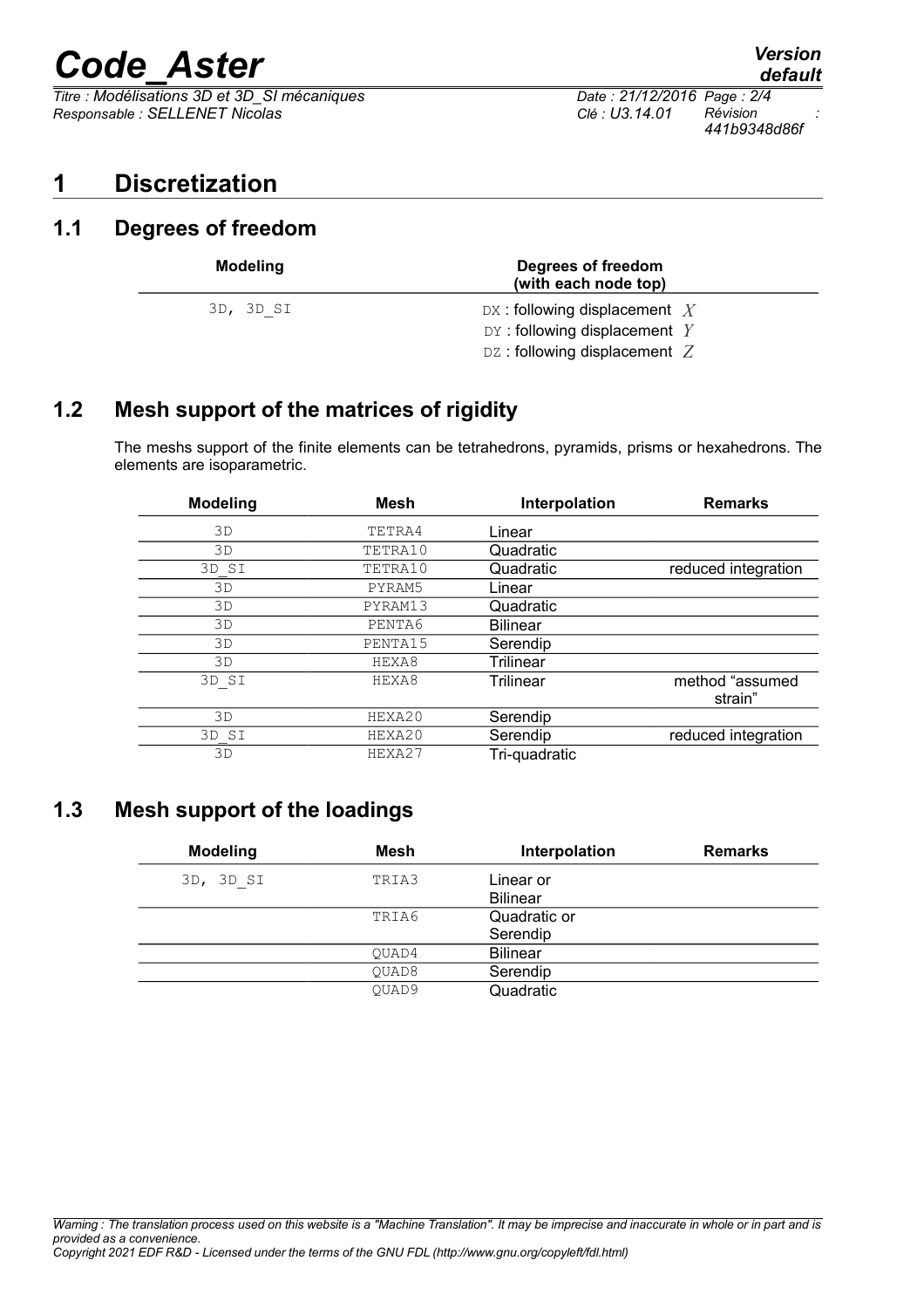## *Code\_Aster Version*

*Titre : Modélisations 3D et 3D\_SI mécaniques Date : 21/12/2016 Page : 3/4 Responsable : SELLENET Nicolas Clé : U3.14.01 Révision :*

*default 441b9348d86f*

#### **2 Supported loadings**

Loadings available are following:

• **'FORCE\_ARETE'**

Allows ofto apply forces linear, with one edge of element voluminal. Supported modelings: 3D, 3D SI

• **'FORCE\_FACE'**

Allows to apply surface forces on one face of voluminal element. Supported modelings: 3D, 3D SI

• **' FORCE \_INTERNE'**

Allows to apply voluminal forces. Supported modelings: 3D, 3D SI

• **'GRAVITY'**

Allows to apply a loading of type gravity. Supported modelings: 3D, 3D SI

• **'PRES\_REP'**

Allows ofto apply a pressure with a field of continuous medium. Supported modelings: 3D, 3D SI

• **'PRE\_EPSI'**

Allows to apply a field of predeformation. Supported modelings: 3D, 3D SI

• **'ROTATION'**

Allows to apply a number of revolutions and a vector of rotation. Supported modelings: 3D, 3D SI

• **'EFFE\_FOND'** Allows to calculate and apply the basic effect on a branch of piping subjected to an internal pressure. Supported modelings: 3D, 3D SI

### **3 Non-linear possibilities**

#### **3.1 Laws of behaviors**

Laws of behaviors (model classics, local models with damage, models for the concrete and grounds, ...), usable under BEHAVIOR in STAT NON LINE and DYNA NON LINE, under the keyword RELATION, are described in details in the document 'Behavior nonlinear' [U4.51.11].

#### **3.2 Deformations**